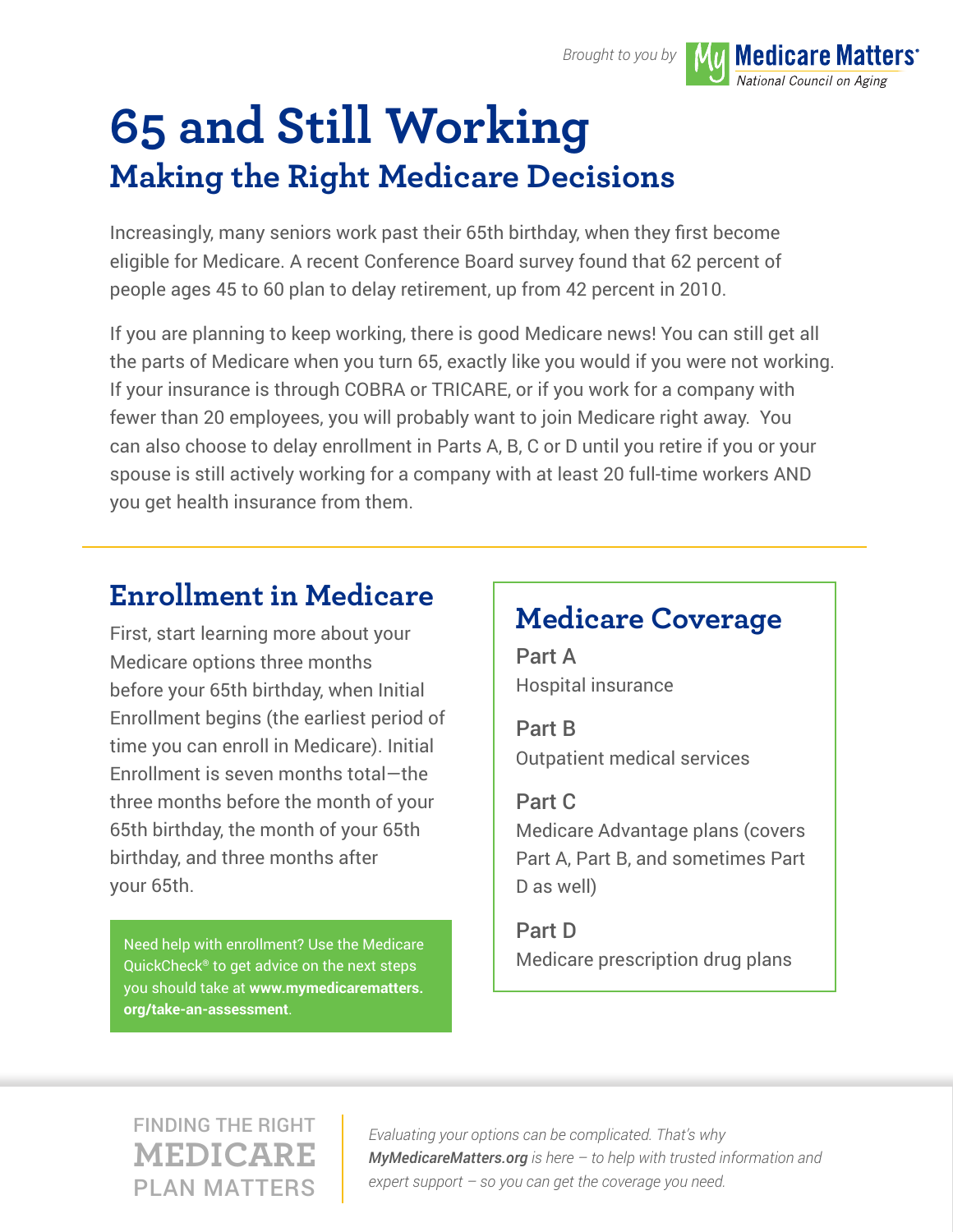*Brought to you by*

National Council on Aging

**Medicare Matters<sup>®</sup>** 

# **Part A**

Who can delay enrollment in Part A if they are still working?

#### **Talk to your employer**

If you or your spouse is actively working at a company with at least 20 or more full-time workers AND you get health insurance through them, you can delay enrollment in Part A and get it later on when you retire or if you lose your jobrelated insurance. Make sure you and your employer agree that you meet these terms.

#### **Health Savings Account**

If you have a Health Savings Account (HSA) you may not want to enroll in Medicare Part A right away because an employer may stop contributing to your HSA account once you enroll in Part A, and you can also no longer contribute. Speak with your job's human resources department prior to becoming eligible for Medicare to see how any of the parts of Medicare—even just Part A—may change your benefits.

#### **Do you qualify for Special Enrollment?**

Know the eight month time period for Special Enrollment. When you delay enrolling in Medicare Part A (as with Part B), you have an eight month Special

Enrollment Period to sign up for Part A and/or Part B (the eight months following the month your employer's coverage ends). Make sure you and your employer agree on the date that your employer insurance ends. If you wait longer than eight months after the end of your employer health insurance to enroll in Part A, you may have to pay a



penalty when you join.

#### **If you are disabled and working**

If you are disabled and working (or you have coverage from a working family member), the Special Enrollment Period rules also apply as long as the employer has more than 100 employees.

### Who should enroll in Part A if they are still working?

You might want to enroll in Medicare Part A when you turn 65, even if you

### FINDING THE RIGHT **MEDICARE** PLAN MATTERS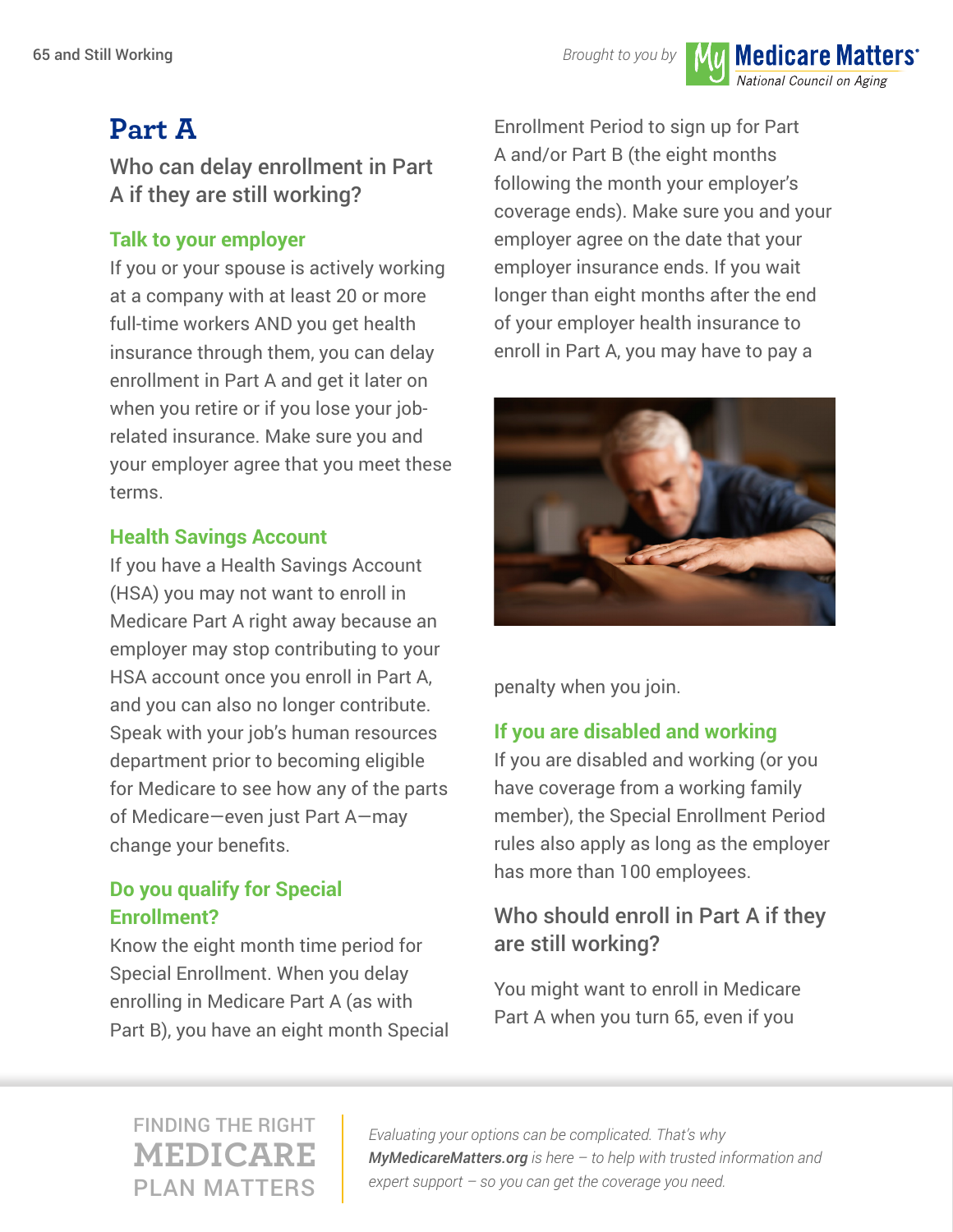*Brought to you by*

National Council on Aging

**Medicare Matters<sup>®</sup>** 

have employer health insurance, because it is free for most people. The major exception would be anyone with a Health Savings Account—they should check with their employer.



# **PART B**

Who can delay enrollment in Part B if they are still working?

#### **Talk to your employer**

If you or your spouse is actively working at a company with at least 20 or more full-time workers AND you get health insurance through them, you can delay enrollment in Part B and get it later on when you retire or if you lose your jobrelated insurance. Make sure you and your employer agree that you meet these terms.

#### **Saving money**

Delaying may save you money. There is a monthly premium for Part B (\$104.90 per

month, and higher for higher earners), and you may not need Part B yet if you are already covered for outpatient medical services through your employer insurance. Check with your office HR department to make sure.

#### **Delaying your Medigap Open Enrollment Period**

You can delay your Medigap Open Enrollment Period. When you first sign up for Part B at age 65 or older, you are entitled to a six-month Open Enrollment Period to purchase Medigap insurance (supplements to Medicare that cover some or all of Medicare's deductibles and coinsurance). After that Open Enrollment Period, Medigap insurers can charge you more or deny you coverage based on your health status. You only get one Open Enrollment Period, so be sure not to miss it!

#### **Do you qualify for Special Enrollment?**

Know the eight month time period for Special Enrollment. When you delay enrolling in Medicare Part B (as with Part A), you have an eight month Special Enrollment Period to sign up for Part B and/or Part A (the eight months following the month your employer's coverage ends). Make sure you and your employer agree on the date that your

FINDING THE RIGHT **MEDICARE** PLAN MATTERS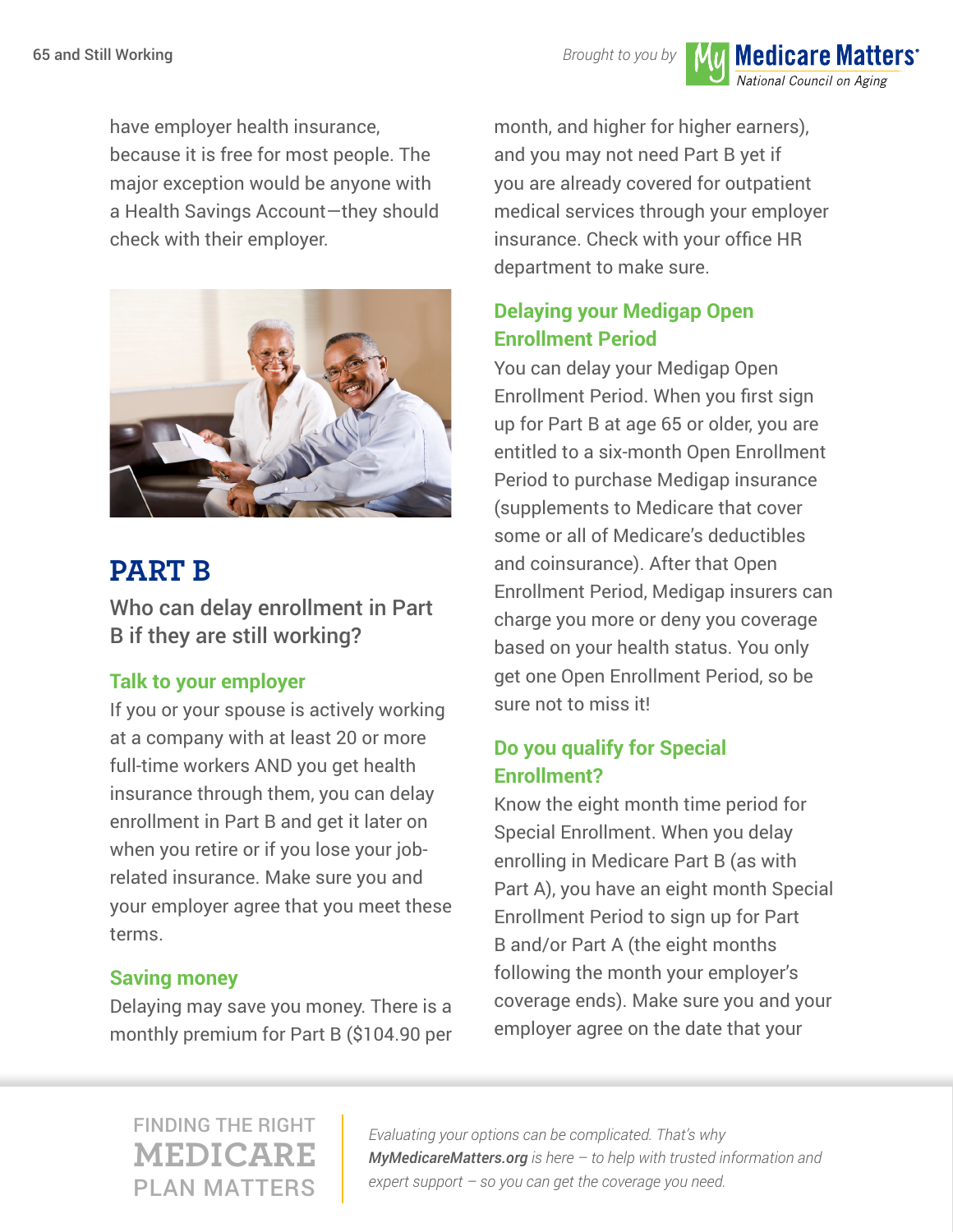**Brought to you by Mull Medicare Matters**<sup>\*</sup>

National Council on Aging

employer insurance ends. If you wait longer than eight months after the end of your employer health insurance to enroll in Part B, you may have to pay a penalty when you join.

#### **If you are disabled and working**

If you are disabled and working (or you have coverage from a working family member), the Special Enrollment Period rules also apply as long as the employer has more than 100 employees.

### Who should enroll in Part B if they are still working?

If you are still working but do NOT meet the conditions described above (i.e. either you or your spouse do NOT work for a company with 20-plus employees where they provide health insurance), you should probably enroll in Part B when you first become eligible. Sign up on time so you avoid paying penalties for late enrollment.

# **PART C**

Who can delay enrollment in Part C if they are still working?

#### **Talk to your employer**

Part C is a Medicare Advantage Plan. You must enroll in Parts A and B to get Part C. Part C normally includes Part D

as well. If you are planning to delay all or some of the parts of Medicare, check with your employer regarding your ability to delay enrollment in a Part C plan.

#### **Do you qualify for Special Enrollment?**

Know the 63 day time period for Special Enrollment. When you delay enrolling in Medicare Part C, you have a 63 day Special Enrollment Period to sign up for Part C (the 63 days after your employer's coverage ends). Make sure you and your employer agree on the date that your employer insurance ends.



#### **If you are disabled and working**

If you are disabled and working (or you have coverage from a working family member), the Special Enrollment Period rules also apply as long as the employer has more than 100 employees.

### FINDING THE RIGHT **MEDICARE** PLAN MATTERS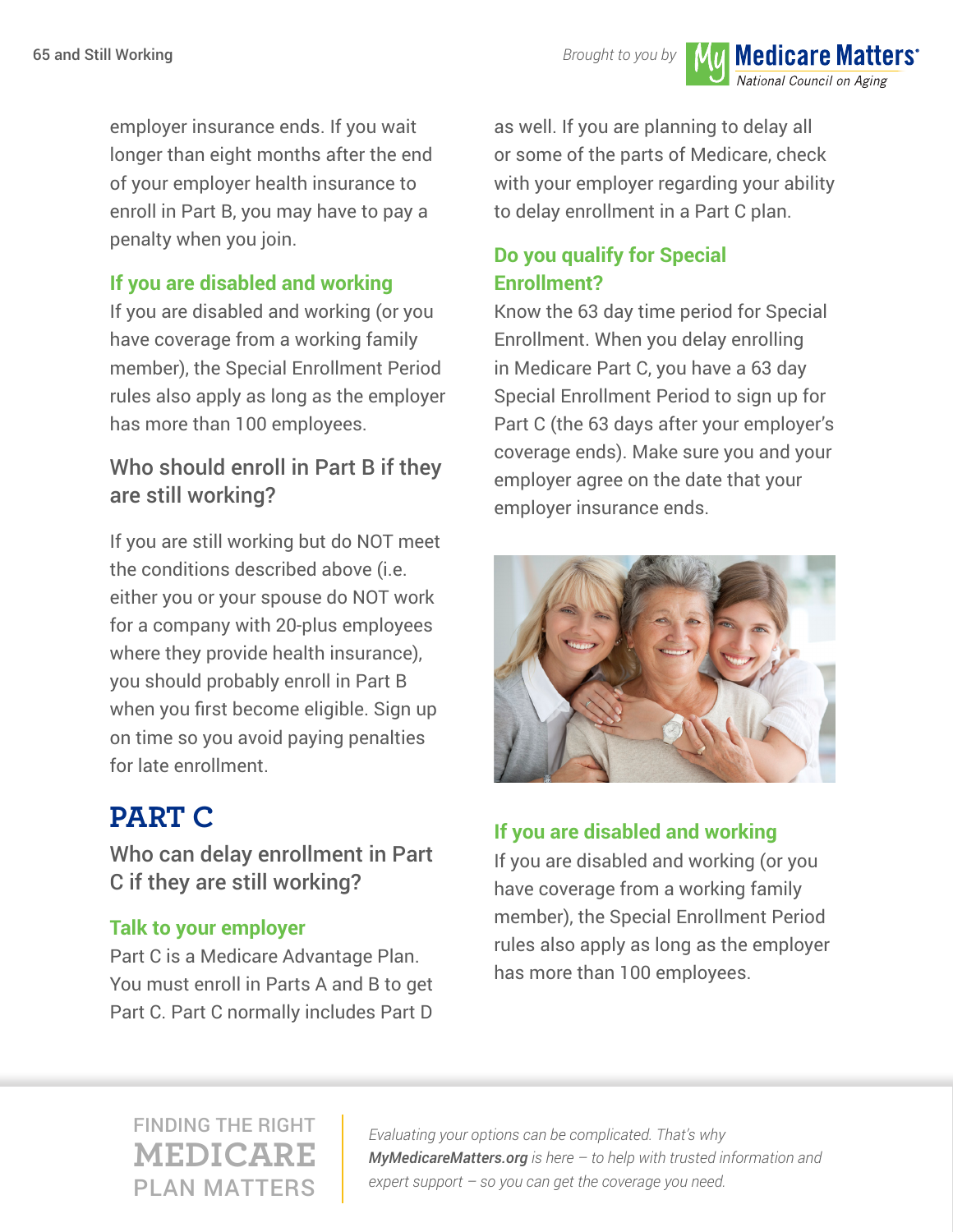National Council on Aging

**Medicare Matters<sup>®</sup>** 

### Who should enroll in Part C if they are still working?

If you are not planning to delay enrollment in any of the parts of Medicare (A, B, and D) you may want to enroll in a Part C plan, which covers A, B, and sometimes D as well.

## **PART D**

Who can delay enrollment in Part D if they are still working?

#### **Talk to your employer**

If you have drug coverage through your job or your spouse's job OR through the Veteran's Administration, you can delay enrollment in Part D and get it later when you retire or lose your job-related drug coverage. Check with your employer regarding your ability to delay enrollment in a Part D plan.

#### **Is the company's coverage creditable?**

If you already have prescription drug coverage through your employer or your spouse's employer (or the Veteran's Administration), your insurance plan should send you a letter telling you whether or not the company's coverage is "creditable"—meaning it is equal to or better than what Medicare is offering. If it is "creditable," then you won't have

to pay a late-enrollment penalty if you decide to switch to Medicare Part D later.

#### **Do you qualify for Special Enrollment?**

Know the 63 day time period for Special Enrollment. When you delay enrolling in Medicare Part D, you have a 63 day Special Enrollment Period to sign up for Part D (the 63 days after your employer's creditable coverage ends). Make sure you and your employer agree on the date that your employer insurance ends. If you wait longer than 63 days after the end of your employer health insurance to enroll in Part D, you may have to pay a penalty when you join.

#### **If you are disabled and working**

If you are disabled and working (or you have coverage from a working family member), the Special Enrollment Period rules also apply as long as the employer has more than 100 employees.

### Who should enroll in Part D if they are still working?

You should probably enroll in Part D if you do NOT have prescription drug coverage through your employer or your spouse's employer, OR through the Veterans Administration.

### FINDING THE RIGHT **MEDICARE** PLAN MATTERS